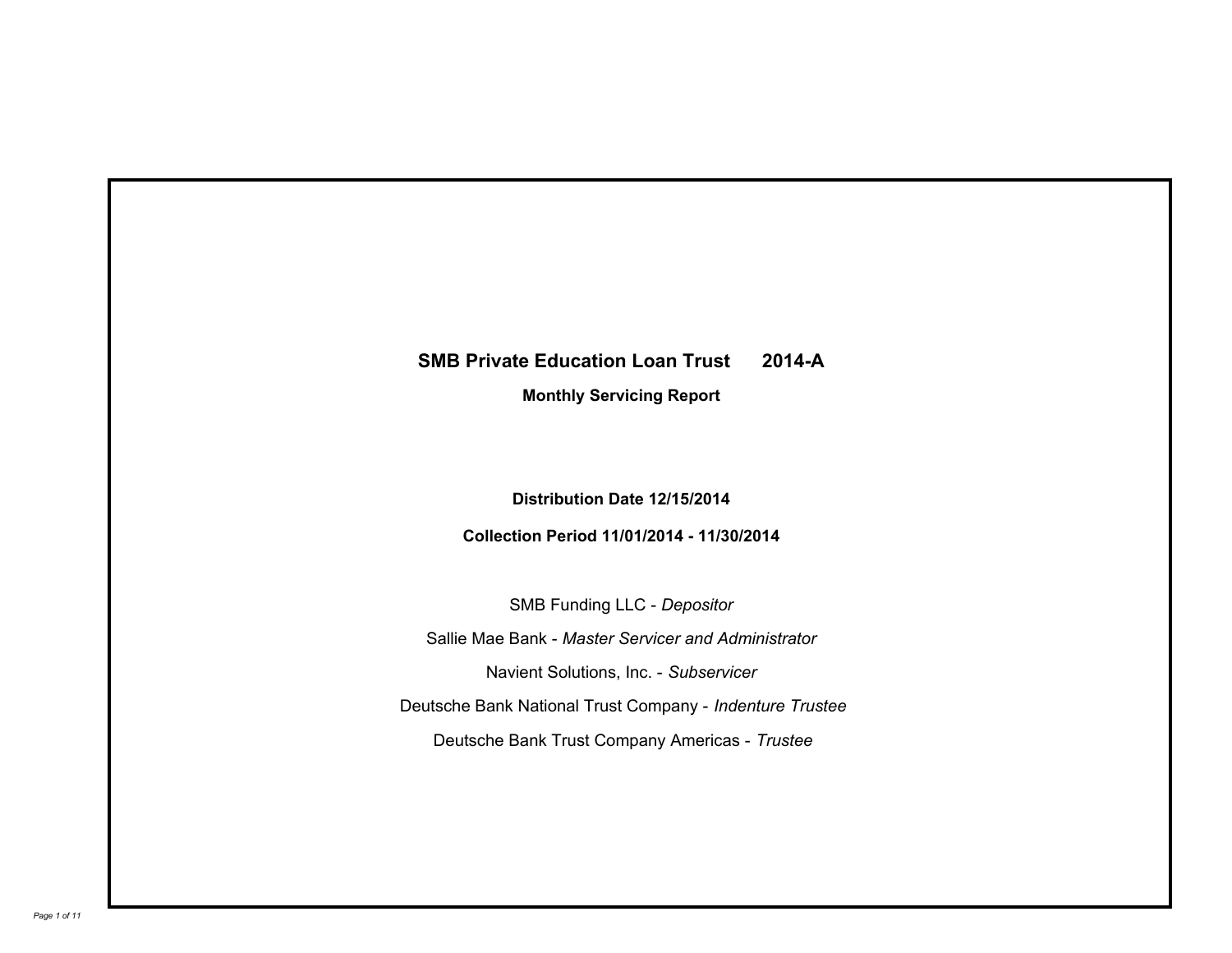| A | <b>Student Loan Portfolio Characteristics</b>   |                   | 08/07/2014       | 10/31/2014       | 11/30/2014       |
|---|-------------------------------------------------|-------------------|------------------|------------------|------------------|
|   | <b>Principal Balance</b>                        |                   | \$361,523,983.59 | \$358,332,992.75 | \$357,345,248.04 |
|   | Interest to be Capitalized Balance              |                   | 17,313,307.43    | 20,220,457.98    | 17,519,356.54    |
|   | Pool Balance                                    |                   | \$378,837,291.02 | \$378,553,450.73 | \$374,864,604.58 |
|   | Weighted Average Coupon (WAC)                   |                   | 7.81%            | 7.81%            | 7.81%            |
|   | Weighted Average Remaining Term                 |                   | 138.29           | 136.76           | 136.36           |
|   | Number of Loans                                 |                   | 33,555           | 33,336           | 32,777           |
|   | Number of Borrowers                             |                   | 26,651           | 25,950           | 25,527           |
|   | Pool Factor                                     |                   |                  | 0.999250759      | 0.989513476      |
|   | Since Issued Total Constant Prepayment Rate (1) |                   |                  | 3.10%            | 4.70%            |
| B | <b>Debt Securities</b>                          | <b>Cusip/Isin</b> | 11/17/2014       |                  | 12/15/2014       |
|   | A1                                              | 784456AA3         | \$109,756,337.71 |                  | \$104,804,609.18 |
|   | A <sub>2</sub> A                                | 784456AB1         | \$68,000,000.00  |                  | \$68,000,000.00  |
|   | A2B                                             | 784456AC9         | \$68,000,000.00  |                  | \$68,000,000.00  |
|   | A <sub>3</sub>                                  | 784456AD7         | \$50,000,000.00  |                  | \$50,000,000.00  |
|   | В                                               | 784456AE5         | \$36,000,000.00  |                  | \$36,000,000.00  |
|   | $\mathsf C$                                     | 784456AF2         | \$42,000,000.00  |                  | \$42,000,000.00  |
|   |                                                 |                   |                  |                  |                  |
| С | <b>Account Balances</b>                         |                   | 11/17/2014       |                  | 12/15/2014       |
|   | Reserve Account Balance                         |                   | \$958,735.00     |                  | \$958,735.00     |
|   |                                                 |                   |                  |                  |                  |
| D | <b>Asset / Liability</b>                        |                   | 11/17/2014       |                  | 12/15/2014       |
|   | Overcollateralization Percentage *              |                   | 12.36%           |                  | 12.82%           |
|   | Specified Overcollateralization Amount *        |                   | \$113,566,035.22 |                  | \$112,459,381.37 |
|   | Actual Overcollateralization Amount *           |                   | \$46,797,113.02  |                  | \$48,059,995.40  |
|   |                                                 |                   |                  |                  |                  |

\* Based on the Rated debt securities (Class A and Class B Bonds)

(1) Since Issued Total CPR calculations found in monthly servicing reports issued on or prior to September 15, 2015 originally included loans that were removed from the pool by the sponsor because they became ineligible for the pool between the cut-off date and settlement date. On October 5, 2015, Since Issued Total CPR calculations were revised to exclude these loans and all prior monthly servicing reports were restated. For additional information, see 'Since Issued CPR Methodology' found on page 11 of this report.

**I. Deal Parameters**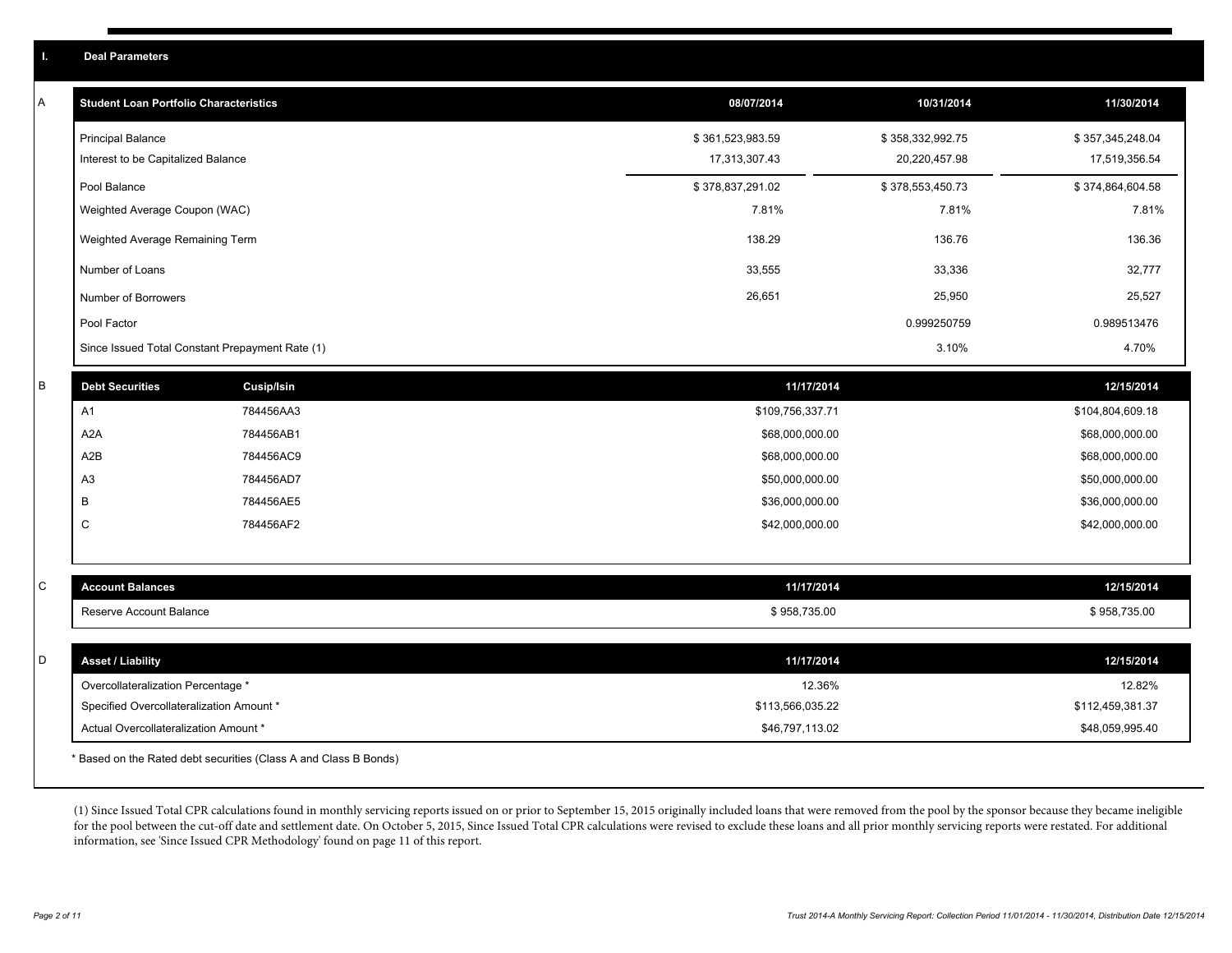|   | 2014-A Trust Activity 11/01/2014 through 11/30/2014              |                |
|---|------------------------------------------------------------------|----------------|
| A | <b>Student Loan Principal Receipts</b>                           |                |
|   | <b>Borrower Principal</b>                                        | 1,563,234.68   |
|   | <b>Consolidation Activity Principal</b>                          | 0.00           |
|   | Seller Principal Reimbursement                                   | 0.00           |
|   | Servicer Principal Reimbursement                                 | 0.00           |
|   | Delinquent Principal Purchases by Servicer                       | 0.00           |
|   | <b>Other Principal Deposits</b>                                  | 3,209,231.02   |
|   | <b>Total Principal Receipts</b>                                  | \$4,772,465.70 |
| В | <b>Student Loan Interest Receipts</b>                            |                |
|   | <b>Borrower Interest</b>                                         | 937,184.16     |
|   | <b>Consolidation Activity Interest</b>                           | 0.00           |
|   | Seller Interest Reimbursement                                    | 0.00           |
|   | Servicer Interest Reimbursement                                  | 0.00           |
|   | Delinquent Interest Purchases by Servicer                        | 0.00           |
|   | <b>Other Interest Deposits</b>                                   | 127,130.49     |
|   | <b>Total Interest Receipts</b>                                   | \$1,064,314.65 |
| C | <b>Recoveries on Realized Losses</b>                             | \$0.00         |
| D | <b>Investment Income</b>                                         | \$195.27       |
| Ε | <b>Funds Borrowed from Next Collection Period</b>                | \$0.00         |
| F | <b>Funds Repaid from Prior Collection Period</b>                 | \$0.00         |
| G | Loan Sale or Purchase Proceeds                                   | \$0.00         |
| н | Initial Deposits to Collection Account                           | \$0.00         |
|   | <b>Excess Transferred from Other Accounts</b>                    | \$0.00         |
| J | <b>Borrower Benefit Reimbursements</b>                           | \$0.00         |
| Κ | <b>Gross Swap Receipt</b>                                        | \$0.00         |
| L | <b>Other Deposits</b>                                            | \$0.00         |
| М | <b>Other Fees Collected</b>                                      | \$0.00         |
| N | <b>AVAILABLE FUNDS</b>                                           | \$5,836,975.62 |
| O | Non-Cash Principal Activity During Collection Period             | \$3,784,720.99 |
| P | Aggregate Purchased Amounts by the Depositor, Servicer or Seller | \$3,332,206.43 |
| Q | Aggregate Loan Substitutions                                     | \$0.00         |

**II. 2014-A Trust Activity 11/01/2014 through 11/30/2014**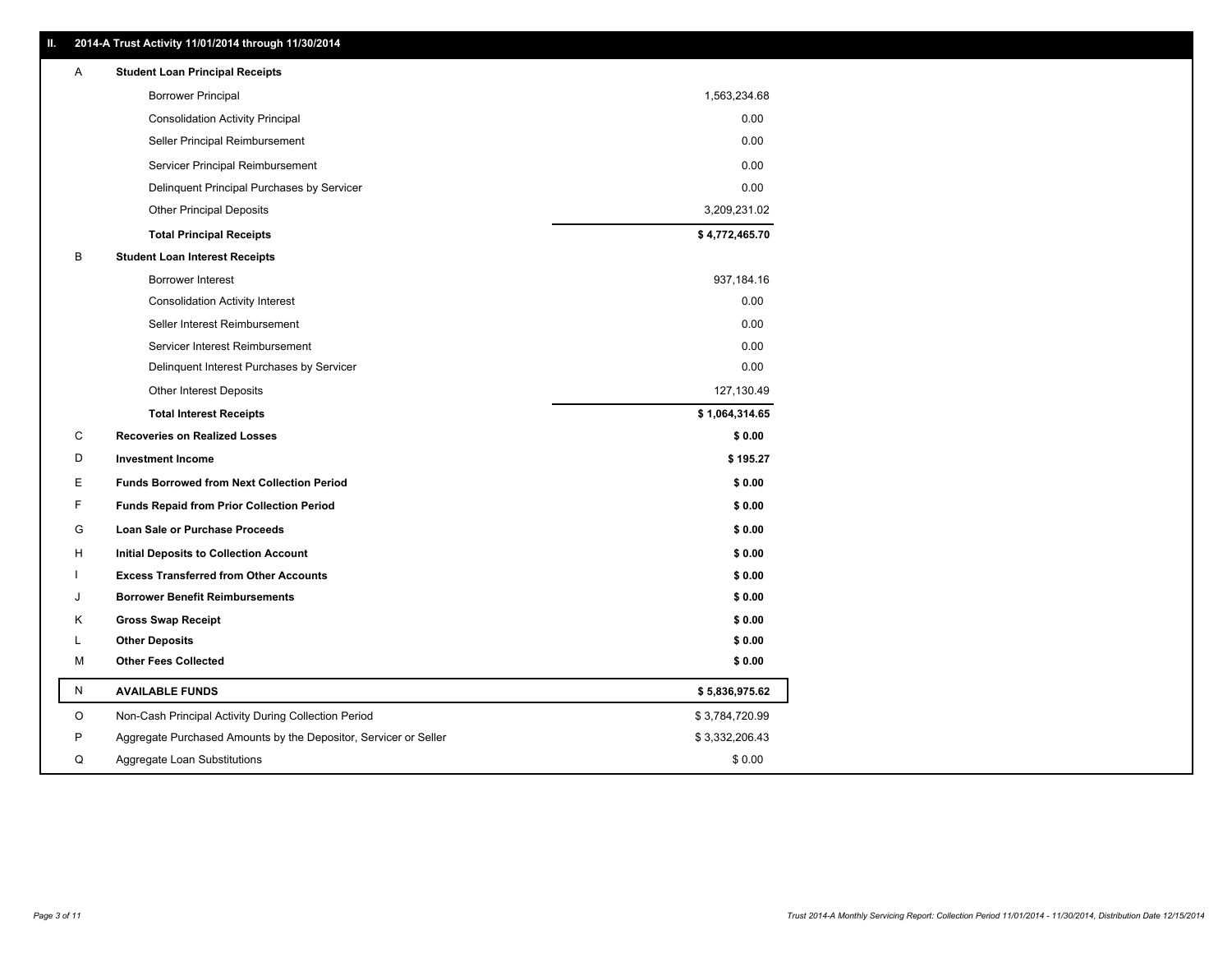|                   |                         | 11/30/2014               |                | 10/31/2014       |                |                          |             |                  |                |
|-------------------|-------------------------|--------------------------|----------------|------------------|----------------|--------------------------|-------------|------------------|----------------|
|                   |                         | <b>Wtd Avg</b><br>Coupon | # Loans        | Principal        | % of Principal | <b>Wtd Avg</b><br>Coupon | # Loans     | Principal        | % of Principal |
| <b>INTERIM:</b>   | IN SCHOOL               | 8.39%                    | 7,906          | \$79,726,399.14  | 22.311%        | 8.38%                    | 8,006       | \$80,533,286.02  | 22.474%        |
|                   | <b>GRACE</b>            | 8.27%                    | 1,819          | \$18,136,546.87  | 5.075%         | 8.23%                    | 4,019       | \$39,903,385.35  | 11.136%        |
|                   | <b>DEFERMENT</b>        | 8.46%                    | 510            | \$4,197,866.69   | 1.175%         | 8.42%                    | 507         | \$4,101,163.27   | 1.145%         |
| <b>REPAYMENT:</b> | <b>CURRENT</b>          | 7.54%                    | 21,818         | \$247,602,805.45 | 69.290%        | 7.49%                    | 20,278      | \$228,797,441.26 | 63.851%        |
|                   | 31-60 DAYS DELINQUENT   | 8.52%                    | 248            | \$2,390,229.25   | 0.669%         | 8.73%                    | 176         | \$1,584,847.50   | 0.442%         |
|                   | 61-90 DAYS DELINQUENT   | 8.72%                    | 73             | \$672,726.67     | 0.188%         | 9.06%                    | 70          | \$625,024.15     | 0.174%         |
|                   | 91-120 DAYS DELINQUENT  | 8.99%                    | 52             | \$460,005.62     | 0.129%         | 9.36%                    | 45          | \$362,715.15     | 0.101%         |
|                   | 121-150 DAYS DELINQUENT | 9.13%                    | 27             | \$244,888.26     | 0.069%         | 9.33%                    | 3           | \$20,532.73      | 0.006%         |
|                   | 151-180 DAYS DELINQUENT | 9.19%                    | $\overline{2}$ | \$16,074.13      | 0.004%         | 0.00%                    | $\mathbf 0$ | \$0.00           | 0.000%         |
|                   | FORBEARANCE             | 8.25%                    | 322            | \$3,897,705.96   | 1.091%         | 8.37%                    | 232         | \$2,404,597.32   | 0.671%         |
| <b>TOTAL</b>      |                         |                          | 32,777         | \$357,345,248.04 | 100.00%        |                          | 33,336      | \$358,332,992.75 | 100.00%        |

Percentages may not total 100% due to rounding \*

**III. 2014-A Portfolio Characteristics**

\*\* Smart Option Interest Only loans and \$25 Fixed Payment loans classified as in repayment whether student borrowers are in school, in grace, in deferment or required to make full principal and interest payments on their l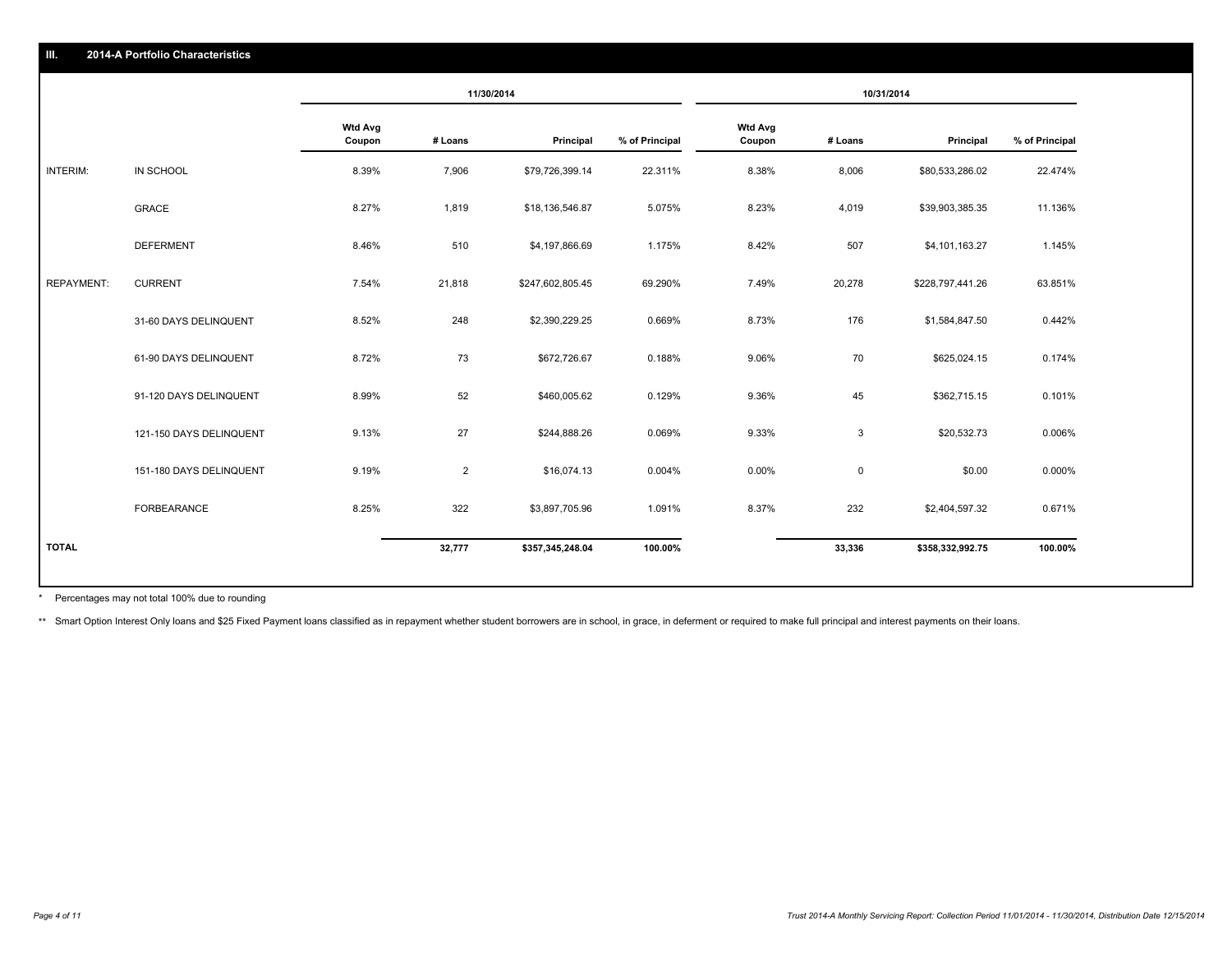|                                                         | 11/30/2014       | 10/31/2014       |
|---------------------------------------------------------|------------------|------------------|
| Pool Balance                                            | \$374,864,604.58 | \$378,553,450.73 |
| Total # Loans                                           | 32,777           | 33,336           |
| Total # Borrowers                                       | 25,527           | 25,950           |
| Weighted Average Coupon                                 | 7.81%            | 7.81%            |
| Weighted Average Remaining Term                         | 136.36           | 136.76           |
| Percent of Pool - Cosigned                              | 93.5%            | 92.7%            |
| Percent of Pool - Non Cosigned                          | 6.5%             | 7.3%             |
| Borrower Interest Accrued for Period                    | \$2,268,403.21   | \$2,352,443.54   |
| Outstanding Borrower Interest Accrued                   | \$18,533,109.40  | \$21,117,583.13  |
| Gross Principal Realized Loss - Periodic                | \$3,120.76       | \$154,579.92     |
| Gross Principal Realized Loss - Cumulative              | \$204,799.02     | \$201,678.26     |
| Delinquent Principal Purchased by Servicer - Periodic   | \$0.00           | \$0.00           |
| Delinquent Principal Purchased by Servicer - Cumulative | \$0.00           | \$0.00           |
| Recoveries on Realized Losses - Periodic                | \$0.00           | \$0.00           |
| Recoveries on Realized Losses - Cumulative              | \$0.00           | \$0.00           |
| Net Losses - Periodic                                   | \$3,120.76       | \$154,579.92     |
| Net Losses - Cumulative                                 | \$204,799.02     | \$201,678.26     |
| <b>Cumulative Gross Defaults</b>                        | \$204,799.02     | \$201,678.26     |
| Change in Gross Defaults                                | \$3,120.76       | \$154,579.92     |
| Non-Cash Principal Activity - Capitalized Interest      | \$3,790,405.86   | \$399,181.78     |
| Since Issued Total Constant Prepayment Rate (CPR) (1)   | 4.70%            | 3.10%            |
| <b>Loan Substitutions</b>                               | \$0.00           | \$0.00           |
| <b>Cumulative Loan Substitutions</b>                    | \$0.00           | \$0.00           |
| <b>Unpaid Master Servicing Fees</b>                     | \$0.00           | \$0.00           |
| <b>Unpaid Sub-Servicing Fees</b>                        | \$0.00           | \$0.00           |
| <b>Unpaid Administration Fees</b>                       | \$0.00           | \$0.00           |
| Unpaid Carryover Master Servicing Fees Unpaid           | \$0.00           | \$0.00           |
| Carryover Sub-Servicing Fees                            | \$0.00           | \$0.00           |
| Note Interest Shortfall                                 | \$0.00           | \$0.00           |

(1) Since Issued Total CPR calculations found in monthly servicing reports issued on or prior to September 15, 2015 originally included loans that were removed from the pool by the sponsor because they became ineligible fo pool between the cut-off date and settlement date. On October 5, 2015, Since Issued Total CPR calculations were revised to exclude these loans and all prior monthly servicing reports were restated. For additional informati 'Since Issued CPR Methodology' found on page 11 of this report.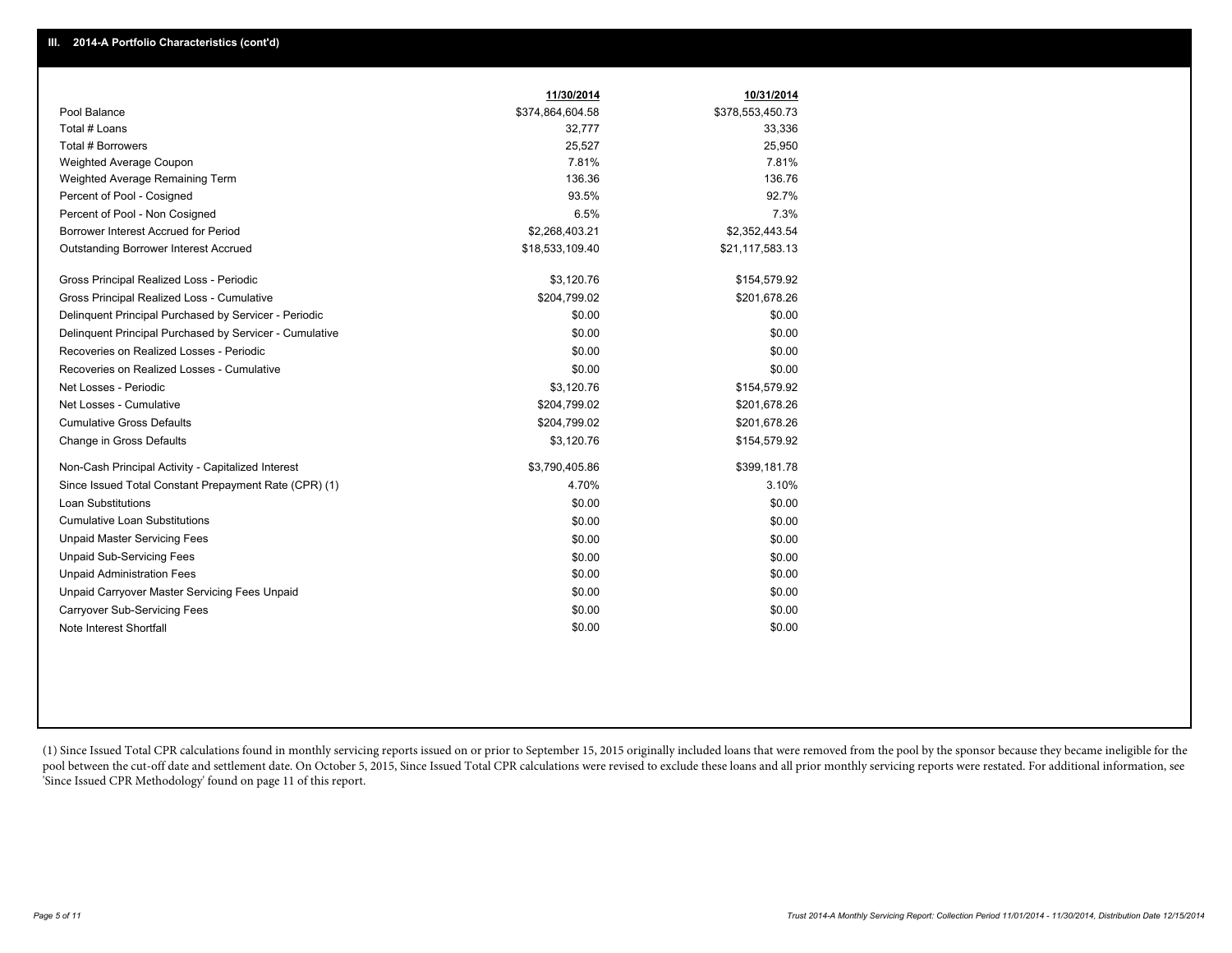### **IV. 2014-A Portfolio Statistics by Loan Program**

|                                                       | Weighted<br><b>Average Coupon</b> | # LOANS | \$ AMOUNT        | $%$ *     |
|-------------------------------------------------------|-----------------------------------|---------|------------------|-----------|
| - Smart Option Deferred Loans                         | 8.32%                             | 15,073  | \$149,315,132.63 | 41.785%   |
| - Smart Option Fixed Pay Loans                        | 7.90%                             | 9,729   | \$125,224,665.30 | 35.043%   |
| - Smart Option Interest-Only Loans                    | 6.69%                             | 7,975   | \$82,805,450.11  | 23.172%   |
| - Other Loan Programs                                 | $0.00\%$                          | 0.00    | \$0.00           | $0.000\%$ |
| <b>Total</b>                                          | 7.81%                             | 32,777  | \$357,345,248.04 | 100.000%  |
| Prime Indexed Loans -- Monthly Reset Adjustable       |                                   |         | \$0.00           |           |
| Prime Indexed Loans -- Monthly Reset Non-Adjustable   |                                   |         | \$0.00           |           |
| Prime Indexed Loans -- Quarterly Reset Adjustable     |                                   |         | \$0.00           |           |
| Prime Indexed Loans -- Quarterly Reset Non-Adjustable |                                   |         | \$0.00           |           |
| Prime Indexed Loans -- Annual Reset                   |                                   |         | \$0.00           |           |
| <b>T-Bill Indexed Loans</b>                           |                                   |         | \$0.00           |           |
| <b>Fixed Rate Loans</b>                               |                                   |         | \$54,663,079.02  |           |
| <b>LIBOR Indexed Loans</b>                            |                                   |         | \$320,201,525.56 |           |
|                                                       |                                   |         |                  |           |

\* Note: Percentages may not total 100% due to rounding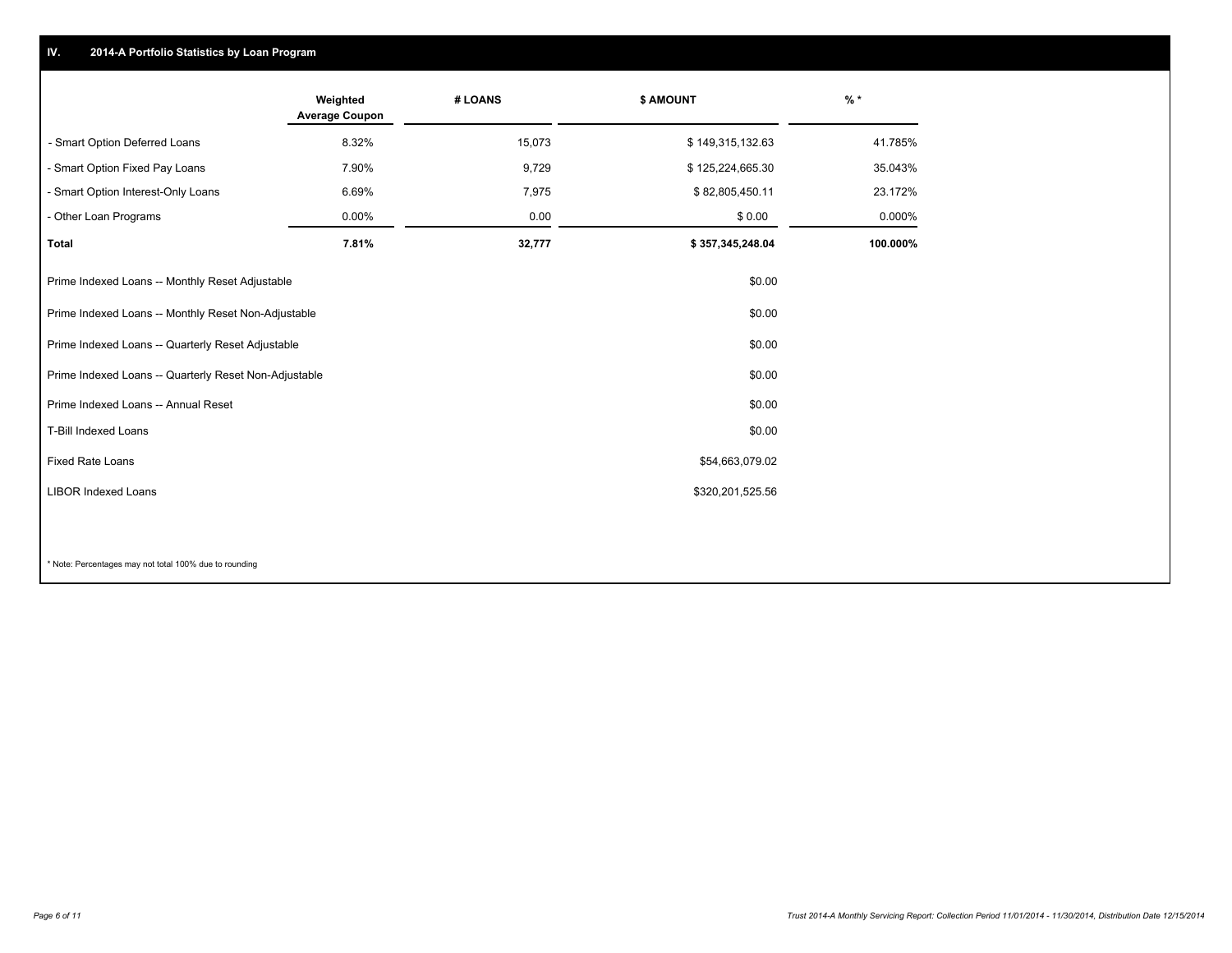| $\mathbf{V}$ | 2014-A Reserve Account and Principal Distribution Calculations |
|--------------|----------------------------------------------------------------|
|              |                                                                |

| А. | <b>Reserve Account</b>                                                                                                                                                                             |                                                                   |                  |  |  |
|----|----------------------------------------------------------------------------------------------------------------------------------------------------------------------------------------------------|-------------------------------------------------------------------|------------------|--|--|
|    |                                                                                                                                                                                                    | Specified Reserve Account Balance                                 | \$958,735.00     |  |  |
|    |                                                                                                                                                                                                    | Actual Reserve Account Balance                                    | \$958,735.00     |  |  |
| В. |                                                                                                                                                                                                    | <b>Principal Distribution Amount</b>                              |                  |  |  |
|    |                                                                                                                                                                                                    | Class A Notes Outstanding                                         | \$295,756,337.71 |  |  |
|    | ii.                                                                                                                                                                                                | Pool Balance                                                      | \$374,864,604.58 |  |  |
|    | iii.                                                                                                                                                                                               | <b>First Priority Principal Distribution Amount</b>               | \$0.00           |  |  |
|    |                                                                                                                                                                                                    |                                                                   |                  |  |  |
|    | iv.                                                                                                                                                                                                | Class A and B Notes Outstanding                                   | \$331,756,337.71 |  |  |
|    | v.                                                                                                                                                                                                 | First Priority Principal Distribution Amount                      | \$0.00           |  |  |
|    | vi.                                                                                                                                                                                                | Pool Balance                                                      | \$374,864,604.58 |  |  |
|    | vii.                                                                                                                                                                                               | Specified Overcollateralization Amount                            | \$112,459,381.37 |  |  |
|    |                                                                                                                                                                                                    | viii. Regular Principal Distribution Amount                       | \$69,351,114.50  |  |  |
|    |                                                                                                                                                                                                    |                                                                   |                  |  |  |
|    | ix.                                                                                                                                                                                                | <b>Notes Outstanding</b>                                          | \$373,756,337.71 |  |  |
|    | х.                                                                                                                                                                                                 | First Priority Principal Distribution Amount                      | \$0.00           |  |  |
|    | xi.                                                                                                                                                                                                | Regular Principal Distribution Amount                             | \$69,351,114.50  |  |  |
|    | xii.                                                                                                                                                                                               | Available Funds (after payment of waterfall items A through J) *  | \$0.00           |  |  |
|    | xiii.                                                                                                                                                                                              | Additional Principal Distribution Amount (min(ix - x - xi, xiii)) | \$0.00           |  |  |
|    | * Represents 50% of value if the principal balance of the notes is greater than 10% of initial principal balance of the notes or the Class A and Class R note are reduced to 0, otherwise the full |                                                                   |                  |  |  |

\* Represents 50% of value if the principal balance of the notes is greater than 10% of initial principal balance of the notes or the Class A and Class B note are reduced to 0, otherwise the full value is shown.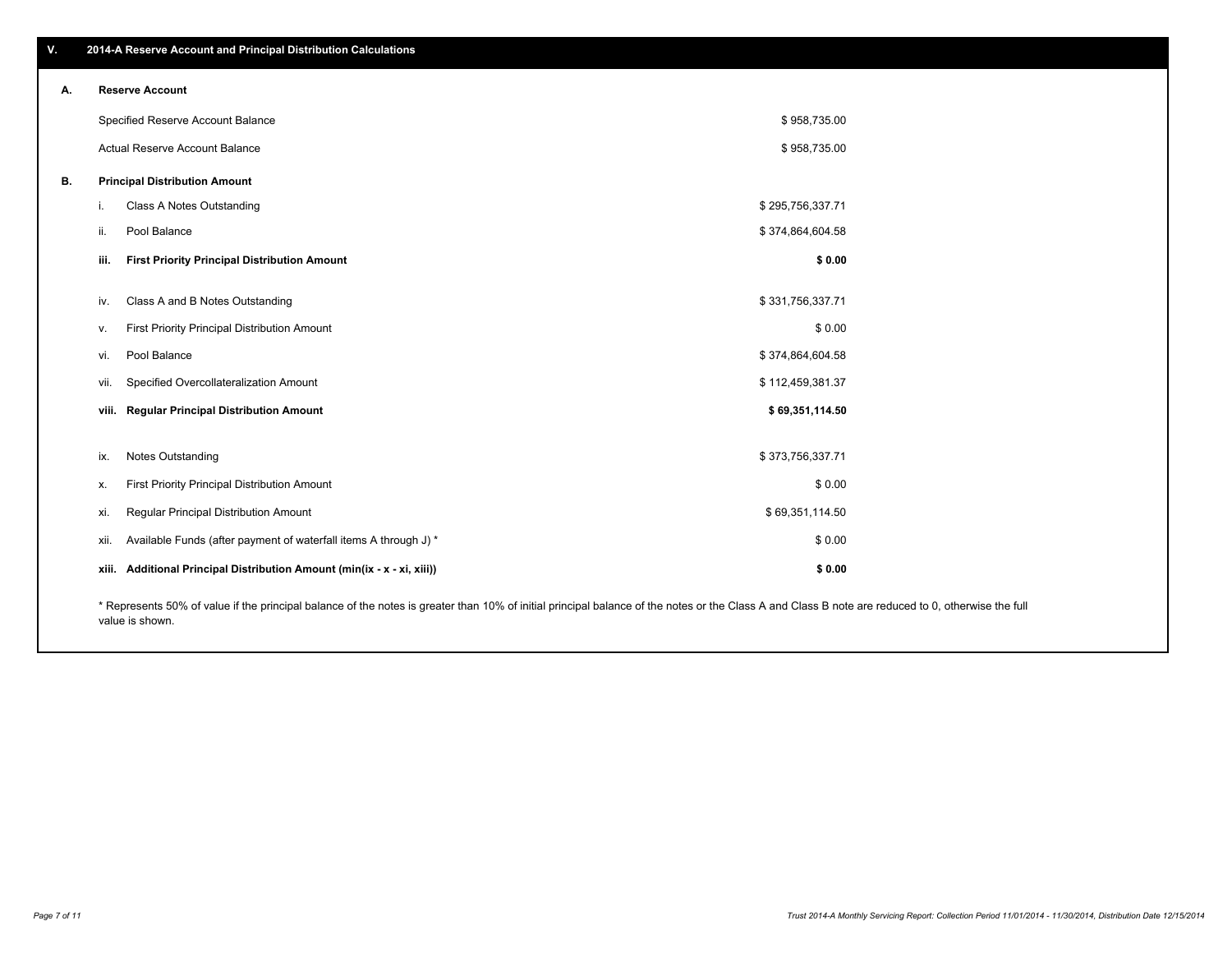|    |                                                                                        | Paid             | <b>Funds Balance</b> |
|----|----------------------------------------------------------------------------------------|------------------|----------------------|
|    | <b>Total Available Funds</b>                                                           |                  | \$5,836,975.62       |
| A  | <b>Trustee Fees</b>                                                                    | \$0.00           | \$5,836,975.62       |
| В  | i. Master Servicing Fees                                                               | \$14,937.75      | \$5,822,037.87       |
|    | ii. Sub-Servicing Fees                                                                 | \$224,066.29     | \$5,597,971.58       |
| C  | i. Administration Fees                                                                 | \$6,667.00       | \$5,591,304.58       |
|    | ii. Unreimbursed Administrator Advances plus any Unpaid                                | \$0.00           | \$5,591,304.58       |
| D  | Class A Noteholders Interest Distribution Amount                                       | \$362,076.05     | \$5,229,228.53       |
| Е  | <b>First Priority Principal Payment</b>                                                | \$0.00           | \$5,229,228.53       |
| F  | Class B Noteholders Interest Distribution Amount                                       | \$120,000.00     | \$5,109,228.53       |
| G  | Class C Noteholders Interest Distribution Amount                                       | \$157,500.00     | \$4,951,728.53       |
| н  | Reinstatement Reserve Account                                                          | \$0.00           | \$4,951,728.53       |
|    | Regular Principal Distribution                                                         | \$4,951,728.53   | \$0.00               |
| J  | i. Carryover Master Servicing Fees                                                     | \$0.00           | \$0.00               |
|    | ii. Carryover Sub-servicing Fees                                                       | \$0.00           | \$0.00               |
| Κ  | Additional Principal Distribution Amount                                               | \$0.00           | \$0.00               |
| L  | Unpaid Expenses of Trustee                                                             | \$0.00           | \$0.00               |
| M  | Unpaid Expenses of Administrator                                                       | \$0.00           | \$0.00               |
| N  | Remaining Funds to the Excess Distribution Certificateholder                           | \$0.00           | \$0.00               |
|    | <b>Waterfall Conditions</b>                                                            |                  |                      |
|    |                                                                                        |                  |                      |
| Α. | <b>Class C Noteholders' Interest Distribution Condition</b>                            |                  |                      |
|    | Pool Balance<br>İ.                                                                     | \$374,864,604.58 |                      |
|    | Class A and B Notes Outstanding<br>ii.                                                 | \$331,756,337.71 |                      |
|    | Class C Noteholders' Interest Distribution Ration (i / ii)<br>iii.                     | 112.99%          |                      |
|    | Minimum Ratio<br>iv.                                                                   | 110.00%          |                      |
|    | Is the Class C Noteholders' Interest Distribution Condition Satisfied (iii > iv)<br>۷. | Υ                |                      |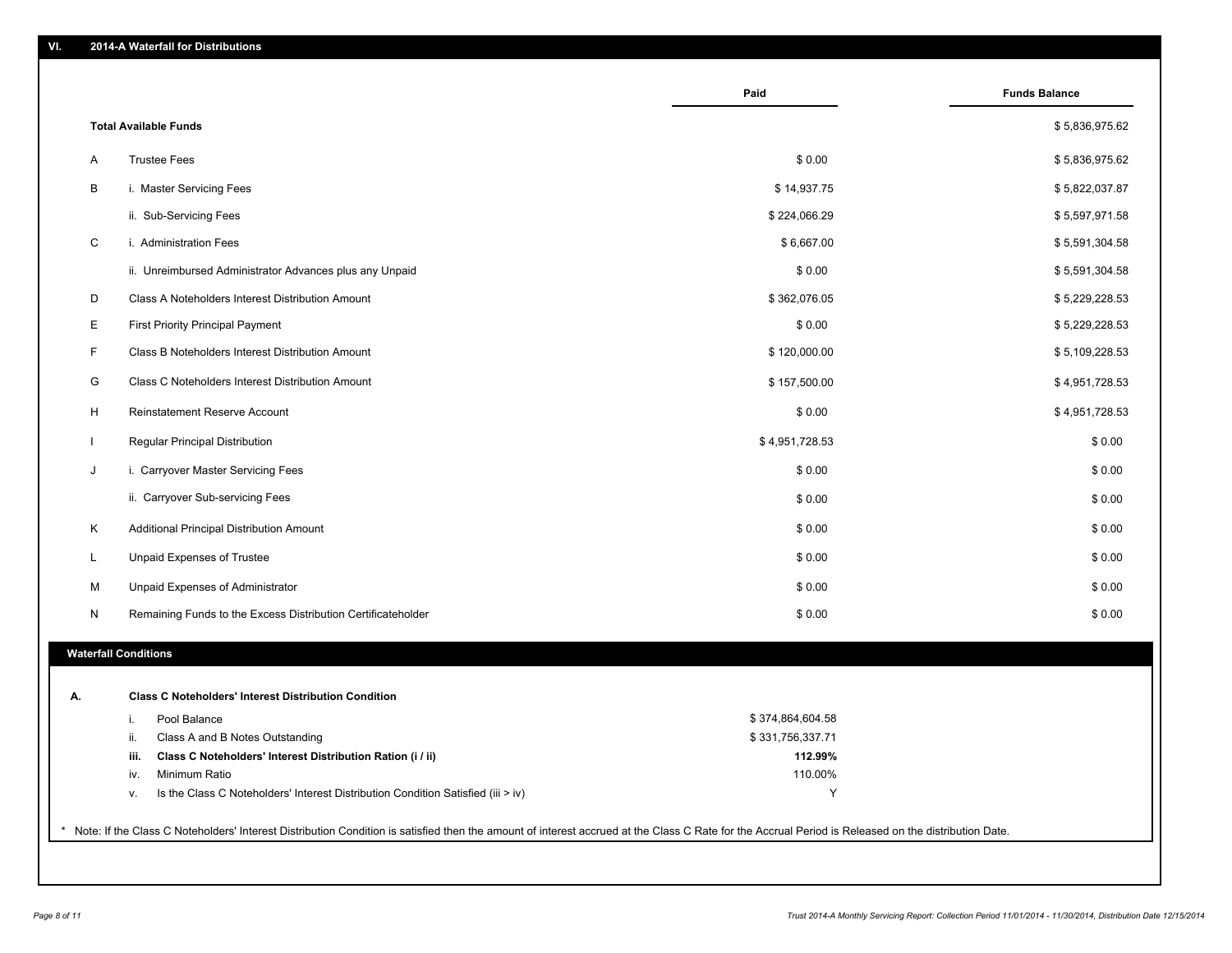#### **Distribution Amounts**

|                                                            | A1                      | A <sub>2</sub> A        | A <sub>2</sub> B        |
|------------------------------------------------------------|-------------------------|-------------------------|-------------------------|
| Cusip/Isin                                                 | 784456AA3               | 784456AB1               | 784456AC9               |
| <b>Beginning Balance</b>                                   | \$109,756,337.71        | \$68,000,000.00         | \$68,000,000.00         |
| Index                                                      | <b>LIBOR</b>            | <b>FIXED</b>            | <b>LIBOR</b>            |
| Spread/Fixed Rate                                          | 0.50%                   | 3.05%                   | 1.15%                   |
| Record Date (Days Prior to Distribution)                   | 1 NEW YORK BUSINESS DAY | 1 NEW YORK BUSINESS DAY | 1 NEW YORK BUSINESS DAY |
| <b>Accrual Period Begin</b>                                | 11/17/2014              | 11/15/2014              | 11/17/2014              |
| <b>Accrual Period End</b>                                  | 12/15/2014              | 12/15/2014              | 12/15/2014              |
| Daycount Fraction                                          | 0.07777778              | 0.08333333              | 0.07777778              |
| Interest Rate*                                             | 0.65470%                | 3.05000%                | 1.30470%                |
| <b>Accrued Interest Factor</b>                             | 0.000509211             | 0.002541667             | 0.001014767             |
| <b>Current Interest Due</b>                                | \$55,889.15             | \$172,833.33            | \$69,004.13             |
| Interest Shortfall from Prior Period Plus Accrued Interest | $S -$                   | $S -$                   | $\mathsf{\$}$ -         |
| <b>Total Interest Due</b>                                  | \$55,889.15             | \$172,833.33            | \$69,004.13             |
| <b>Interest Paid</b>                                       | \$55,889.15             | \$172,833.33            | \$69,004.13             |
| <b>Interest Shortfall</b>                                  | $S -$                   | $\mathsf{\$}$ -         | $\mathbb{S}$ -          |
| <b>Principal Paid</b>                                      | \$4,951,728.53          | $\frac{2}{3}$ -         | $\mathcal{S}$ -         |
| <b>Ending Principal Balance</b>                            | \$104,804,609.18        | \$68,000,000.00         | \$68,000,000.00         |
| Paydown Factor                                             | 0.041963801             | 0.000000000             | 0.000000000             |
| <b>Ending Balance Factor</b>                               | 0.888174654             | 1.000000000             | 1.000000000             |

\* Pay rates for Current Distribution. For the interest rates applicable to the next distribution date, please see https://www.salliemae.com/about/investors/data/SMBabrate.txt.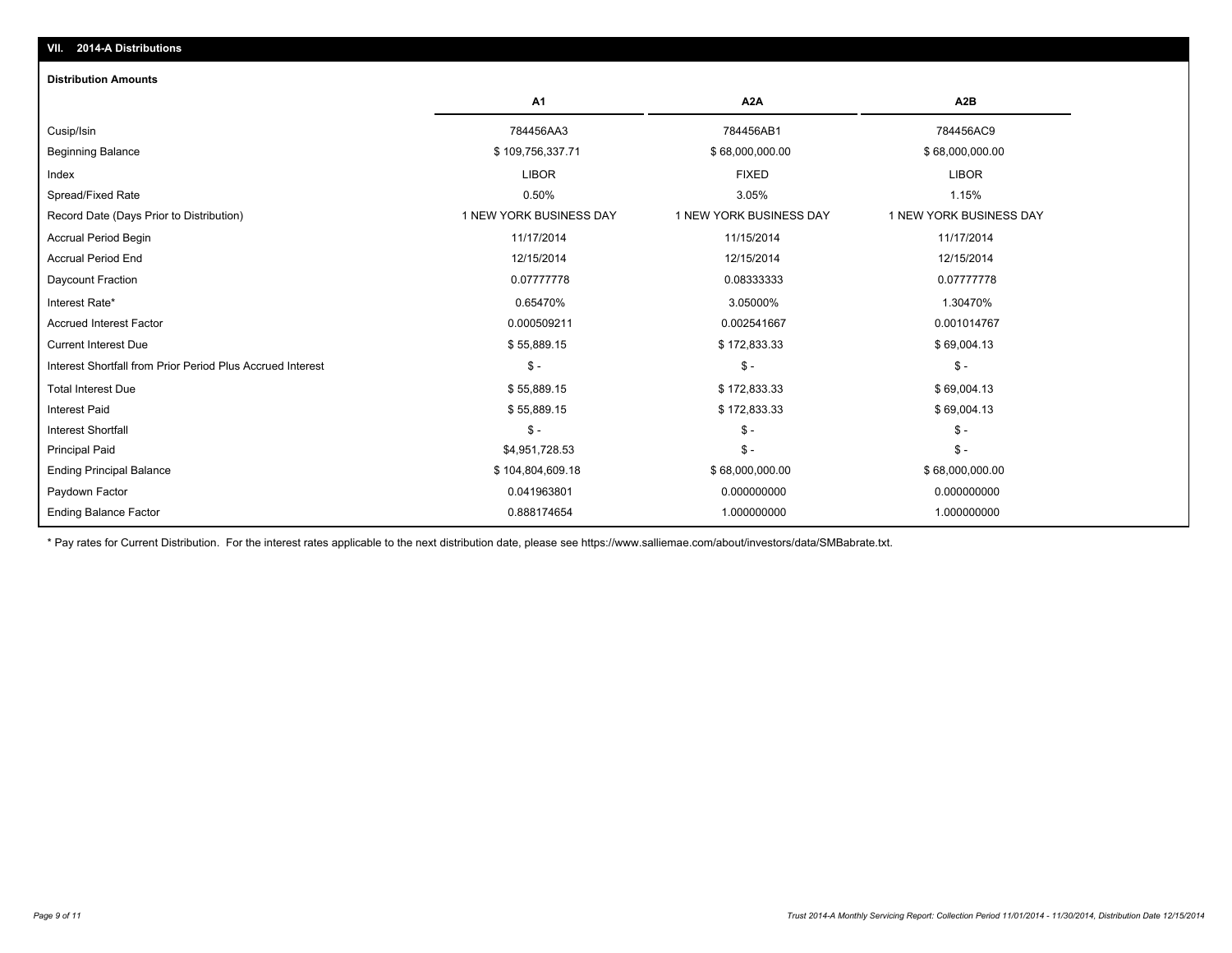| <b>Distribution Amounts</b>                                |                         |                         |                         |
|------------------------------------------------------------|-------------------------|-------------------------|-------------------------|
|                                                            | A3                      | в                       | C                       |
| Cusip/Isin                                                 | 784456AD7               | 784456AE5               | 784456AF2               |
| <b>Beginning Balance</b>                                   | \$50,000,000.00         | \$36,000,000.00         | \$42,000,000.00         |
| Index                                                      | <b>LIBOR</b>            | <b>FIXED</b>            | <b>FIXED</b>            |
| Spread/Fixed Rate                                          | 1.50%                   | 4.00%                   | 4.50%                   |
| Record Date (Days Prior to Distribution)                   | 1 NEW YORK BUSINESS DAY | 1 NEW YORK BUSINESS DAY | 1 NEW YORK BUSINESS DAY |
| <b>Accrual Period Begin</b>                                | 11/17/2014              | 11/15/2014              | 11/15/2014              |
| <b>Accrual Period End</b>                                  | 12/15/2014              | 12/15/2014              | 12/15/2014              |
| Daycount Fraction                                          | 0.07777778              | 0.08333333              | 0.08333333              |
| Interest Rate*                                             | 1.65470%                | 4.00000%                | 4.50000%                |
| <b>Accrued Interest Factor</b>                             | 0.001286989             | 0.003333333             | 0.003750000             |
| <b>Current Interest Due</b>                                | \$64,349.44             | \$120,000.00            | \$157,500.00            |
| Interest Shortfall from Prior Period Plus Accrued Interest | $S -$                   | $\mathsf{\$}$ -         | $\mathsf{\$}$ -         |
| <b>Total Interest Due</b>                                  | \$64,349.44             | \$120,000.00            | \$157,500.00            |
| <b>Interest Paid</b>                                       | \$64,349.44             | \$120,000.00            | \$157,500.00            |
| <b>Interest Shortfall</b>                                  | $\mathsf{\$}$ -         | $\mathsf{\$}$ -         | $\mathsf{\$}$ -         |
| <b>Principal Paid</b>                                      | $S -$                   | $\mathsf{\$}$ -         | $\mathsf{\$}$ -         |
| <b>Ending Principal Balance</b>                            | \$50,000,000.00         | \$36,000,000.00         | \$42,000,000.00         |
| Paydown Factor                                             | 0.000000000             | 0.000000000             | 0.000000000             |
| <b>Ending Balance Factor</b>                               | 1.000000000             | 1.000000000             | 1.000000000             |

\* Pay rates for Current Distribution. For the interest rates applicable to the next distribution date, please see https://www.salliemae.com/about/investors/data/SMBabrate.txt.

**VII. 2014-A Distributions**